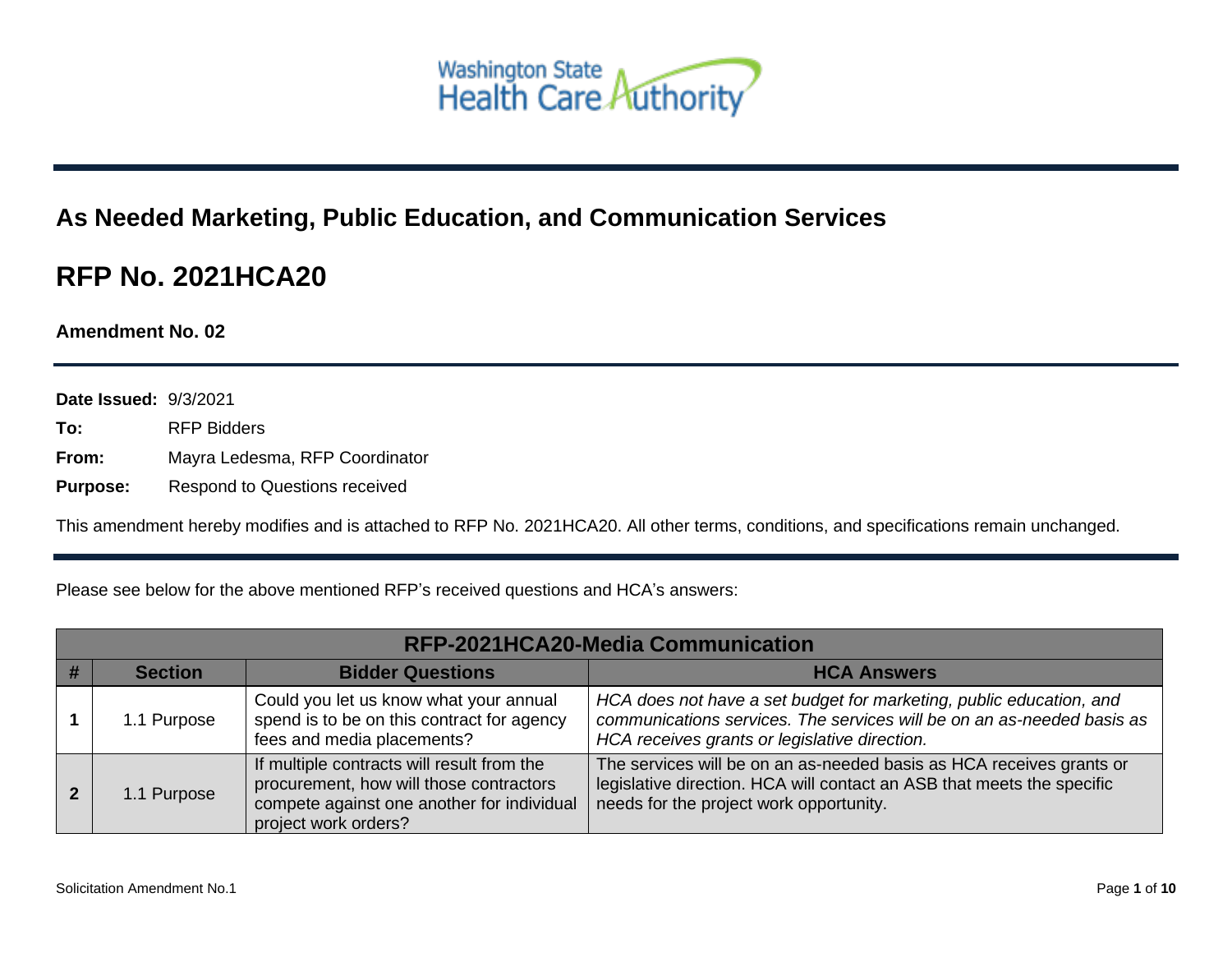| 3               | 1.1 Purpose                                   | If HCA has had a prior contract for as-<br>needed services involving multiple<br>vendors, can you provide one or more<br>samples of the HCA documents that were<br>used to solicit work orders for specific<br>campaigns?                                                                               | HCA will not provide previous examples as part of this RFP.                                                                                                                         |
|-----------------|-----------------------------------------------|---------------------------------------------------------------------------------------------------------------------------------------------------------------------------------------------------------------------------------------------------------------------------------------------------------|-------------------------------------------------------------------------------------------------------------------------------------------------------------------------------------|
| 4               | 1.1 Purpose                                   | Does HCA have an estimate of how many<br>work orders will result from the initial 3-<br>year term of the contract and/or the<br>aggregate dollar value of those work<br>orders?                                                                                                                         | No. The services will be on an as-needed basis as HCA receives grants<br>or legislative direction.                                                                                  |
| 5               | 1.1 Purpose                                   | Is there a designated budget for each<br>campaign or total budget for all<br>campaigns?                                                                                                                                                                                                                 | No. The services will be on an as-needed basis as HCA receives grants<br>or legislative direction.                                                                                  |
| $6\phantom{1}6$ | 1.1 Purpose                                   | Does the agency recommend a<br>percentage of budget is hard cost or are<br>there parameters assigned?                                                                                                                                                                                                   | No, there is no recommendation or parameters.                                                                                                                                       |
| 7               | 1.1 Purpose                                   | Section 1.1-1.3: Ideally, how will as-<br>needed contracts be awarded (e.g., an<br>entire campaign, or a portion of one<br>campaign, or one discipline such as brand<br>strategy only, market research only, etc.)?                                                                                     | HCA will reach out to a Contractor based on the specific job requirements<br>for a campaign and/or work project.                                                                    |
| 8               | 1.1 Purpose                                   | How many campaigns do you anticipate<br>needing?                                                                                                                                                                                                                                                        | This information is unknown at this time. The services will be on an as-<br>needed basis as HCA receives grants or legislative direction.                                           |
| 9               | 1.1 Purpose                                   | How many agencies will be hired to be in<br>the pool?                                                                                                                                                                                                                                                   | HCA will select the Apparent Successful Bidder(s) based on its best<br>interested after the submitted proposals have been evaluated. See<br>sections 3.8, 4,1 and 4.2.              |
| 10              | 1.1 Purpose                                   | Does Washington HCA have a budget in<br>mind for this effort?                                                                                                                                                                                                                                           | No. The services will be on an as-needed basis as HCA receives grants<br>or legislative direction.                                                                                  |
| 11              | 1.3 Objectives<br>and Scope of<br><b>Work</b> | Objectives and Scope of Work, 1.3, P 5:<br>The RFP states that "Expertise must<br>include marketing campaigns for Tribal<br>communities" If a bidder does not have<br>such expertise, would you still consider the<br>bidder to be qualified to handle HCA work<br>if all other qualifications are met? | HCA will consider proposals from bidders that do not have this expertise.<br>We would like to hear from bidders how they might subcontract to ensure<br>this expertise is included. |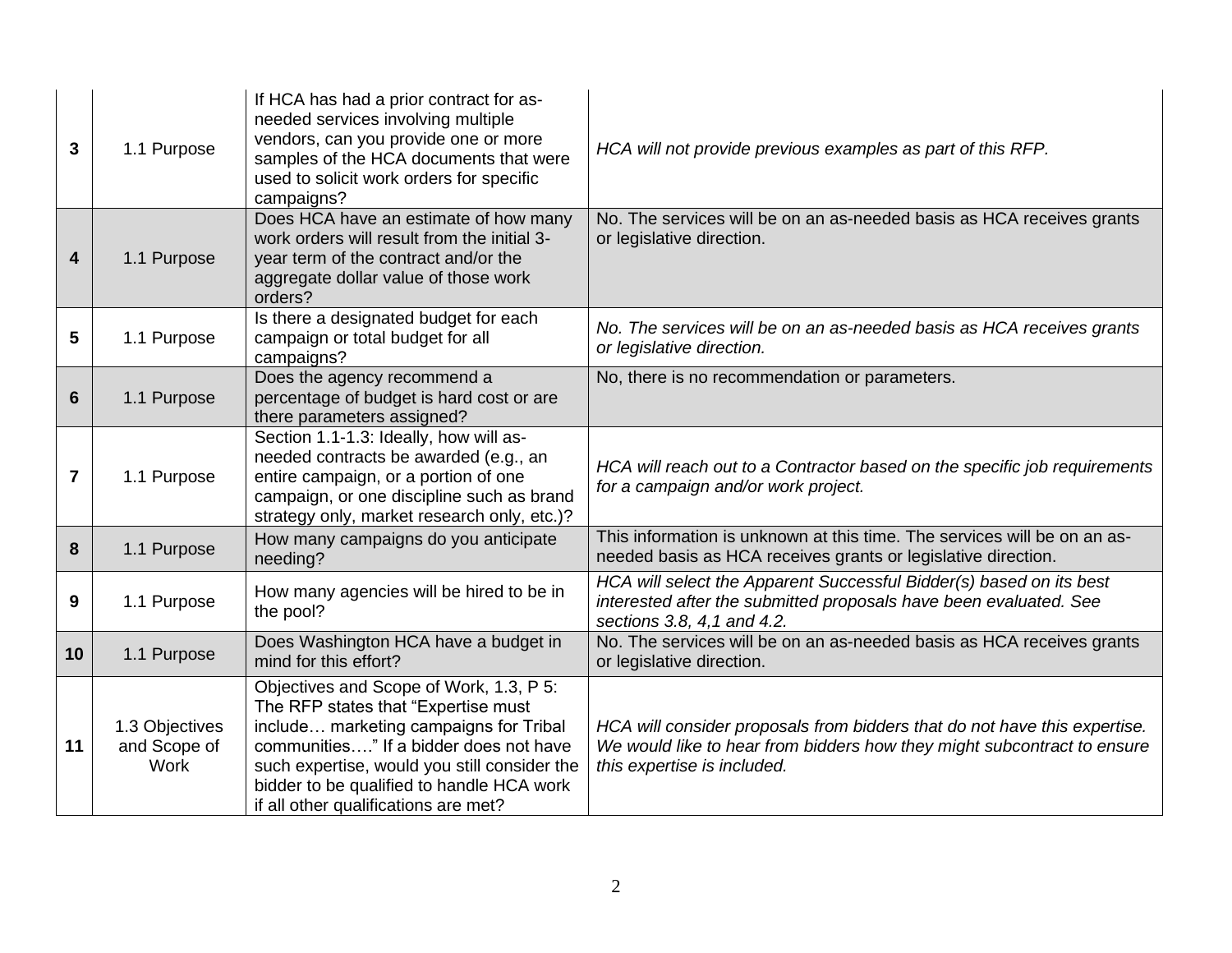| 12 | 1.4 Minimum<br>Qualifications                            | Can we perform the tasks (related to RFP)<br>outside USA? (like, from India or Canada)                                                                                                     | Location is not a top consideration. Particularly during the COVID-19<br>pandemic, we have done almost all work 100 percent remotely. It would<br>be helpful for agencies to have a general understanding of Washington<br>State's cultures, geographic areas, and government structure. This RFP<br>is open to all Contractors who meet the minimum requirements.<br>Contractors are welcome to submit their proposals at their discretion.<br>HCA will evaluate each proposal based on the stated proposal contents<br>in section 3 and the cost proposal per the sections on this RFP. |
|----|----------------------------------------------------------|--------------------------------------------------------------------------------------------------------------------------------------------------------------------------------------------|-------------------------------------------------------------------------------------------------------------------------------------------------------------------------------------------------------------------------------------------------------------------------------------------------------------------------------------------------------------------------------------------------------------------------------------------------------------------------------------------------------------------------------------------------------------------------------------------|
| 13 | 1.4 Minimum<br>Qualifications                            | Whether companies from Outside USA<br>can apply for this? (like, from India or<br>Canada)                                                                                                  | Location is not a top consideration. Particularly during the COVID-19<br>pandemic, we have done almost all work 100 percent remotely. It would<br>be helpful for agencies to have a general understanding of Washington<br>State's cultures, geographic areas, and government structure. This RFP<br>is open to all Contractors who meet the minimum requirements.<br>Contractors are welcome to submit their proposals at their discretion.<br>HCA will evaluate each proposal based on the stated proposal contents<br>in section 3 and the cost proposal per the sections on this RFP. |
| 14 | 2.3 Submission of<br>Proposals                           | Can we submit the proposals via email?                                                                                                                                                     | Yes. Please see RFP Section 2.3 for this information.                                                                                                                                                                                                                                                                                                                                                                                                                                                                                                                                     |
| 15 | 2.4 Propriety<br>Information/Public<br><b>Disclosure</b> | Can you please confirm the members of<br>the selection committee for this RFP by<br>name and position?                                                                                     | Sorry, but we are unable to disclose the names and positions of the<br>evaluation panel during active procurements. If are you still interested in<br>this information you can submit a Public Disclosure Request (PDR) after<br>an Apparent Successful Bidder(s) has been awarded following the<br>procurement activities schedule on Section 2.2. Please refer to Section<br>2.4, Propriety Information/Public Disclosure for additional information.                                                                                                                                   |
| 16 | 3 Techincal<br>Proposal,<br>Subsection 3.2.3             | Technical question: On page 17 of the<br>RFP under 3.2.3, the page limit is listed as<br>"XX." Is this a typo or indicating unlimited<br>page count?                                       | The not to exceed page limit on this subsection is 5 pages. An<br>amendment was posted to WEBS on 9/01/2021.                                                                                                                                                                                                                                                                                                                                                                                                                                                                              |
| 17 | 3 Technical<br>Proposal,<br>Subsection 3.2.3             | Also specific to 3.2.3 - is HCA only<br>seeking three individual creative<br>examples, or three creative campaigns<br>that could fold in multiple creative<br>examples from each campaign? | HCA would prefer to see various campaigns that demonstrate creative<br>examples.                                                                                                                                                                                                                                                                                                                                                                                                                                                                                                          |
| 18 | 3 Technical<br>Proposal,<br>Subsection 3.2.3             | On page 17 of the RFP, the page limit is<br>for the Product Development and<br>Production section is not included. Can<br>you please specify the limit?                                    | The not to exceed page limit on this subsection is 5 pages. An<br>amendment was posted to WEBS on 9/01/2021.                                                                                                                                                                                                                                                                                                                                                                                                                                                                              |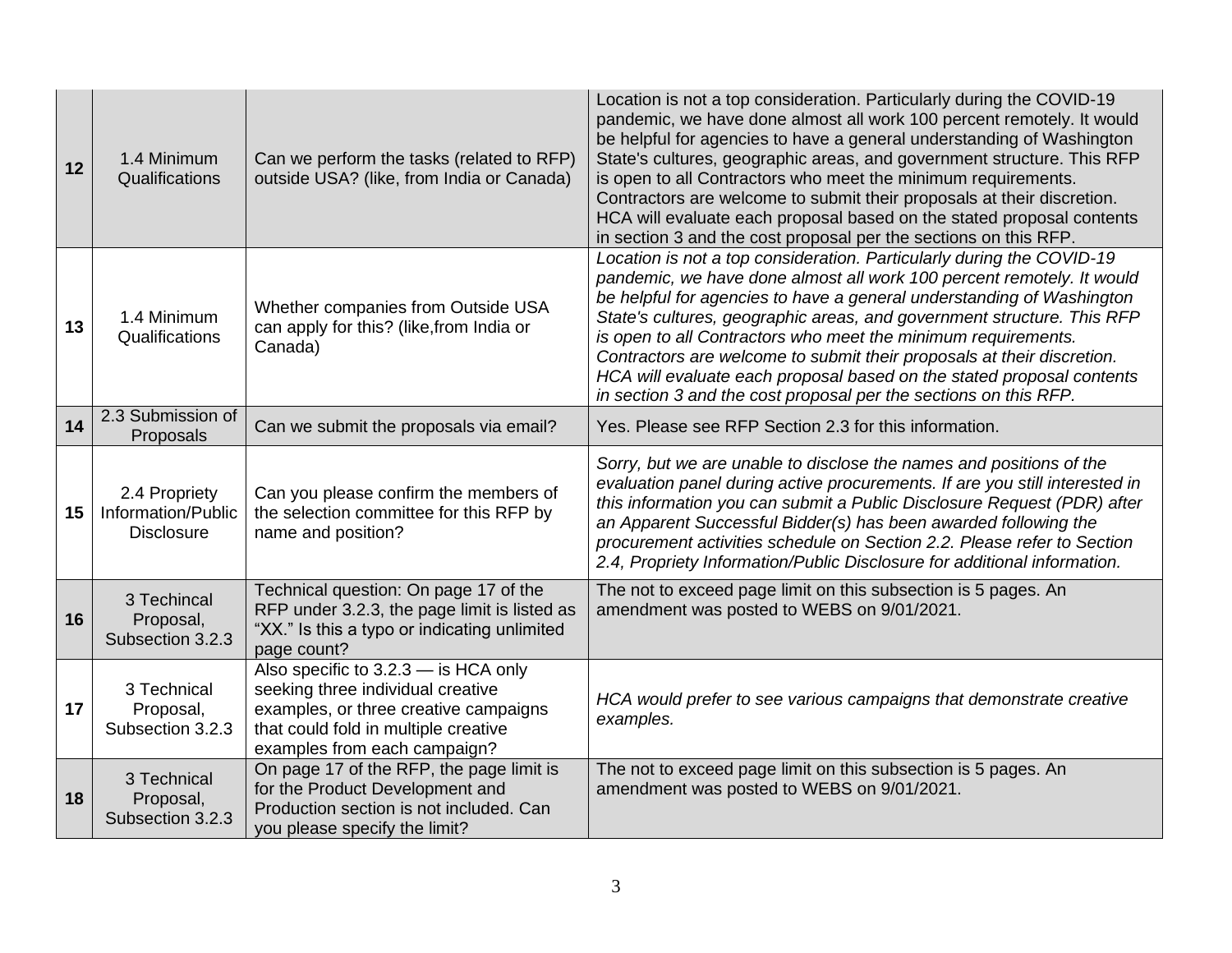| 19 | 3 Technical<br>Proposal,<br>Subsection 3.2.3               | Is there a page limit for section 3.2.3<br>(Product Development and Production)?<br>Right now it just says "XX pages."                                                                                                            | The not to exceed page limit on this subsection is 5 pages. An<br>amendment was posted to WEBS on 9/01/2021.                                                                                                                                                        |
|----|------------------------------------------------------------|-----------------------------------------------------------------------------------------------------------------------------------------------------------------------------------------------------------------------------------|---------------------------------------------------------------------------------------------------------------------------------------------------------------------------------------------------------------------------------------------------------------------|
| 20 | 3 Technical<br>Proposal,<br>Subsection 3.2.3               | Is there a page limit for section 3.3.2<br>question #7?                                                                                                                                                                           | The not to exceed page limit on this subsection is 5 pages. An<br>amendment was posted to WEBS on 9/01/2021.                                                                                                                                                        |
| 21 | 3 Technical<br>Proposal,<br>Subsection 3.2.3               | What is the page limit for Section 3.2.3<br><b>Product Development and Production?</b>                                                                                                                                            | The not to exceed page limit on this subsection is 5 pages. An<br>amendment was posted to WEBS on 9/01/2021.                                                                                                                                                        |
| 22 | 3.2 Technical<br>Proposal                                  | Technical Proposal, 3.2.5. (2), p 18:<br>Regarding research incentives and talent<br>fees, does HCA expect the selected<br>vendor to offer pro bono services as a<br>condition for qualifying as a vendor under<br>this RFP?      | Conditions for qualifying as a potential ASB under this RFP are only what<br>are outlined in this solicitation and do not include being evaluated<br>regarding future pro bono services.                                                                            |
| 23 | 3.2 Technical<br>Proposal                                  | Section 3.2.6 - Media Tracking. Are you<br>interested in media tracking for paid or<br>earned media or both?                                                                                                                      | Yes, for both.                                                                                                                                                                                                                                                      |
| 24 | 3.2 Technical<br>Proposal                                  | On page 17, the RFP asks for the percent<br>of gross billings that went for media<br>placement during 2020. Are you looking<br>for the percent of gross billings for our<br>entire firm or just work done in Washington<br>State? | Please confirm gross billings for your entire firm and separately for work<br>done in Washington State.                                                                                                                                                             |
| 25 | 3.2 Technical<br>Proposal,<br>subsection 3.2.5             | Is HCA looking for a paid media plan? If<br>so, can you provide campaign goals,<br>audiences, timing and budget? What KPIs<br>would you set for this sample plan?                                                                 | Yes. HCA is looking for a paid media plan. While each campaign is<br>different and we cannot provide specific audiences. We would like to see<br>a paid media with key performance indicators that reach the largest<br>audience possible within a specific budget. |
| 26 | 3.2 Techinal<br>Proposal and 3.3<br>Management<br>Proposal | Regarding Numbering of Responses, do<br>the questions need to be restated<br>verbatim, or may we rephrase (shorten)<br>them? This question also applies to the<br>Management Proposal section.                                    | Yes. Questions do need to be restated fully per the instructions on<br>'Numbering of Responses' under sections 3.2 and 3.3.                                                                                                                                         |
| 27 | 3.2 Techinal<br>Proposal and 3.3<br>Management<br>Proposal | Regarding Attachments, what is meant by<br>"tabbed?"                                                                                                                                                                              | Attachments must be 'labeled' appropriately.                                                                                                                                                                                                                        |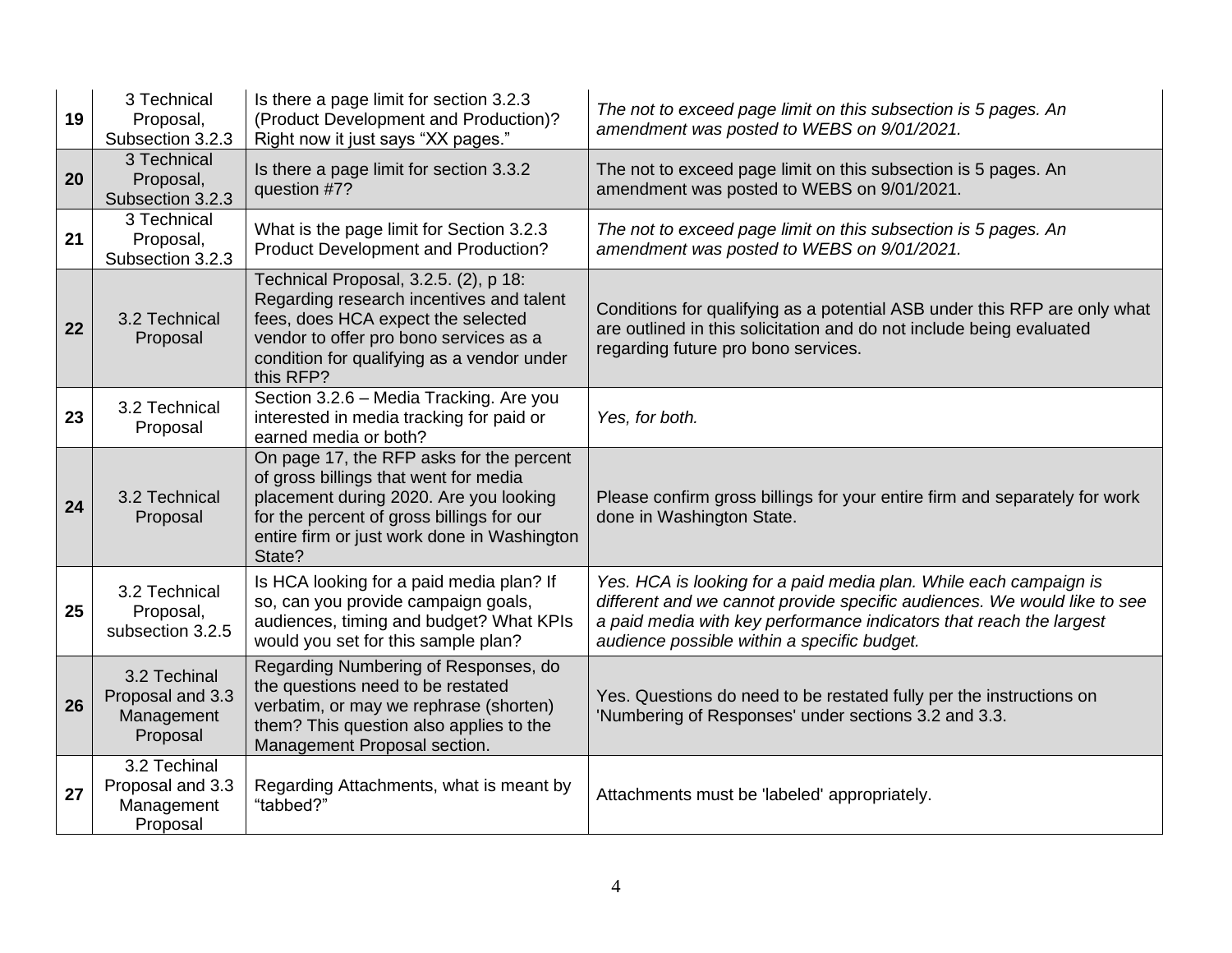| 28 | 3.2 Techinal<br>Proposal and 3.3<br>Management<br>Proposal | What is the page limit for Section 3.2.3 -<br>Product Development and Production?                                                                                                                                                                                                                                                                                                                                                  | The not to exceed page limit on this subsection is 5 pages. An<br>amendment was posted to WEBS on 9/01/2021.                                                                                                                                         |
|----|------------------------------------------------------------|------------------------------------------------------------------------------------------------------------------------------------------------------------------------------------------------------------------------------------------------------------------------------------------------------------------------------------------------------------------------------------------------------------------------------------|------------------------------------------------------------------------------------------------------------------------------------------------------------------------------------------------------------------------------------------------------|
| 29 | 3.3 Management<br>Proposal,<br>subsection 3.3.2.           | $3.3.2.6$ – "Identify pro bono advertising<br>efforts, and reason/philosophy for handling<br>efforts as pro bono." Does this refer to our<br>agency performing work pro bono, or does<br>it refer to our efforts to place media at no<br>cost (PSAs)?                                                                                                                                                                              | It refers to performing work pro bono.                                                                                                                                                                                                               |
| 30 | 3.3 Management<br>Proposal,<br>subsection 3.3.3            | In Section 3.3.3 you ask for the<br>"credentials of the organization bestowing<br>the award(s)." Can you further explain<br>what you are looking for?                                                                                                                                                                                                                                                                              | Please confirm what qualifies the organization to bestow such award.                                                                                                                                                                                 |
| 31 | 3.5 References                                             | In Section 3.5, can some of the three<br>references for the Bidder and lead staff<br>person be the same?                                                                                                                                                                                                                                                                                                                           | Yes.                                                                                                                                                                                                                                                 |
| 32 | 3.5 References                                             | Do all references need to come from the<br>primary agency or can<br>partner/subcontractor references be<br>included?                                                                                                                                                                                                                                                                                                               | Partner/subcontractor references may be included.                                                                                                                                                                                                    |
| 33 | 3.5 References                                             | Can we provide one reference that is both<br>for the agency and the lead staff person?                                                                                                                                                                                                                                                                                                                                             | Yes.                                                                                                                                                                                                                                                 |
| 34 | 3.8 Cost Proposal                                          | Is there a not-to-exceed page limit for<br>Section 3.8 Cost Proposal?                                                                                                                                                                                                                                                                                                                                                              | No. But please try your best to not exceed 3 pages or more, if possible.                                                                                                                                                                             |
| 35 | 3.8 Cost Proposal                                          | Identification of Costs - Proposed Sample<br>Budget. Can you provide some more<br>details about what the budget would<br>include? A statewide budget can vary<br>drastically based on the goals, desired<br>behavior changes, audiences, timeframe<br>etc. Could you perhaps provide a scenario<br>and some budget parameters for the<br>proposers to work within so you receive<br>answers you can compare against each<br>other? | This varies widely based on the project scope and funding. Past projects<br>HCA has used our convenience contract to conduct have ranged from a<br>single video to a full public education campaign with web, media, video,<br>and other collateral. |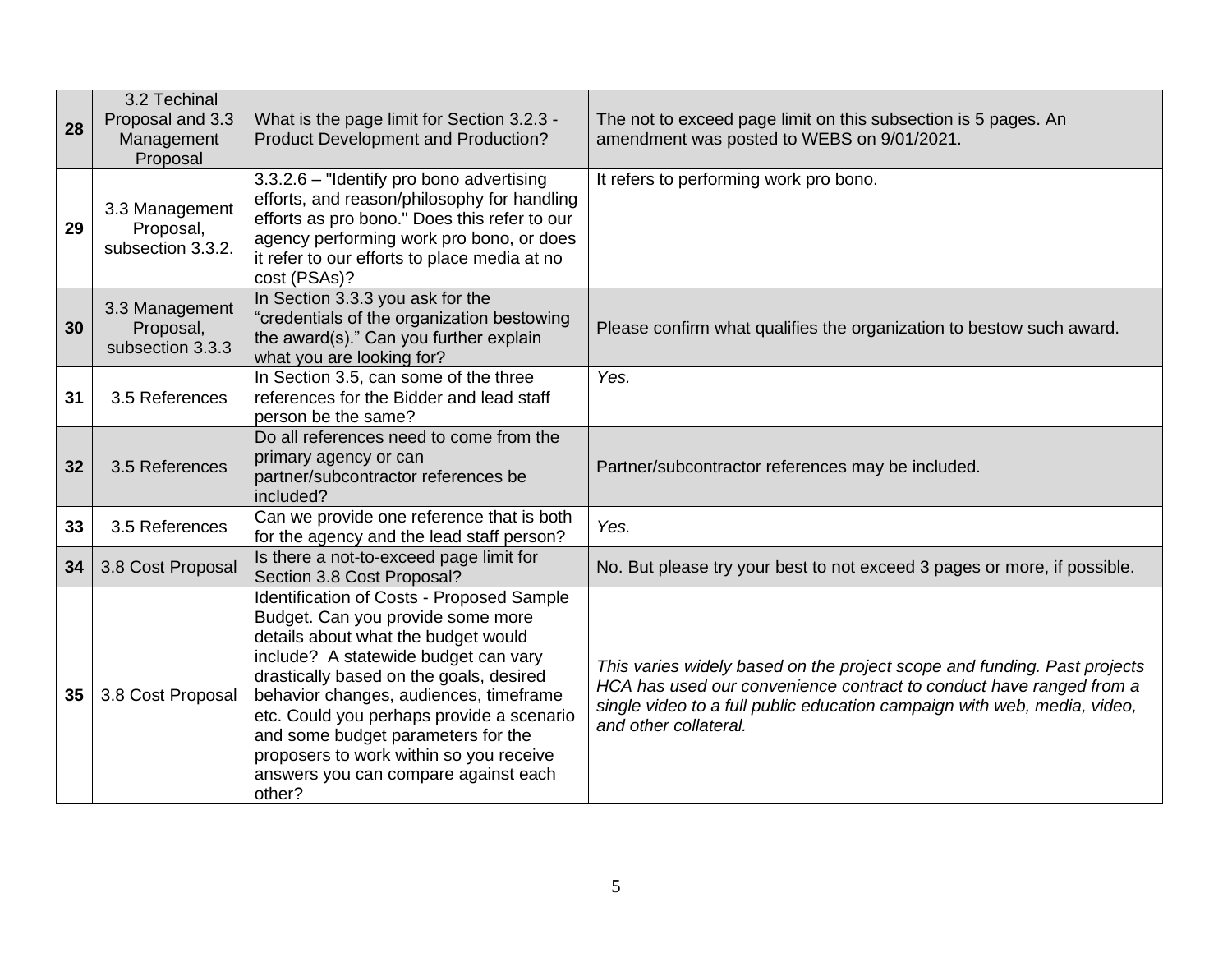| 36 | 3.8 Cost<br>Proposal,<br>subsection 3.8.1                                                            | Can you expand upon the "statewide"<br>public education campaign" we are<br>providing a plan for? Which campaign is<br>this? Is there a goal, audience or budget<br>we should work within or is HCA looking to<br>see the best laid plan bidders suggest for<br>a two-year period?                                                                                                                                   | HCA is seeking as-needed services because we have multiple<br>campaigns and other communications needs throughout the year. HCA<br>conducts outreach activities on a variety of topics, which may include<br>substance use disorder, mental health, behavioral health, Apple Health,<br>public or school employees. Each campaign is unique in the message,<br>audience, and budget. |
|----|------------------------------------------------------------------------------------------------------|----------------------------------------------------------------------------------------------------------------------------------------------------------------------------------------------------------------------------------------------------------------------------------------------------------------------------------------------------------------------------------------------------------------------|--------------------------------------------------------------------------------------------------------------------------------------------------------------------------------------------------------------------------------------------------------------------------------------------------------------------------------------------------------------------------------------|
| 37 | 3.8 Cost<br>Proposal,<br>subsection 3.8.2                                                            | Computation - Will the hourly rate average<br>include all rates associated with individual<br>staff included in our proposal, or just<br>unique hourly rates? That is, if we have<br>proposed four staff with a rate of \$125, will<br>that factor into the average once or four<br>times?                                                                                                                           | The all inclusive hourly rate will be for each proposed staff in the bidder's<br>proposal. HCA will get the average of each hourly rate to compute one<br>final number per the computation formula.                                                                                                                                                                                  |
| 38 | 3.8, Cost<br>Proposal, 4.1<br>Evaluation<br>Procedure & 4.2<br>Evaluation<br>Weighing and<br>Scoring | Section 1.1 of the RFP indicates that HCA<br>intends to award multiple contracts<br>under this procurement. But there is<br>nothing in the RFP or Exhibit D that<br>indicates how multiple contractors would<br>compete, or be selected for, individual<br>work orders. Please confirm whether<br>HCA's intention is to award a single As-<br><b>Needed Professional Services Contract or</b><br>multiple contracts. | HCA intends to award multiple as-needed contract(s) to provide the<br>services described in this RFP. Please refer to Sections, 3.8, 4.1 and 4.2<br>for further information.                                                                                                                                                                                                         |
| 39 | 3.8, Cost<br>Proposal, 4.1<br>Evaluation<br>Procedure & 4.2<br>Evaluation<br>Weighing and<br>Scoring | How many firms does HCA plan to award<br>for the services described in this RFP?                                                                                                                                                                                                                                                                                                                                     | HCA intends to award multiple as-needed contract(s) to provide the<br>services described in this RFP. Please refer to Sections, 3.8, 4.1 and 4.2<br>for further information.                                                                                                                                                                                                         |
| 40 | 4.1 Evaluation<br>Procedure & 4.2<br>Evaluation<br>Weighing and<br>Scoring                           | If multiple contracts will result from the<br>evaluation process, how will HCA<br>determine from its scoring methodology as<br>described in Section 3.2 how many and<br>which vendors will be offered a contract?                                                                                                                                                                                                    | HCA reserves the right to award contract(s) to Bidder's whose proposals<br>are deemed to be in the best interested of HCA and the state of<br>Washington. Meaning that HCA's decisions is not limited to the lowest<br>cost bidder, or the highest scored bidder. The decision will be based on<br><b>HCA</b> best interest.                                                         |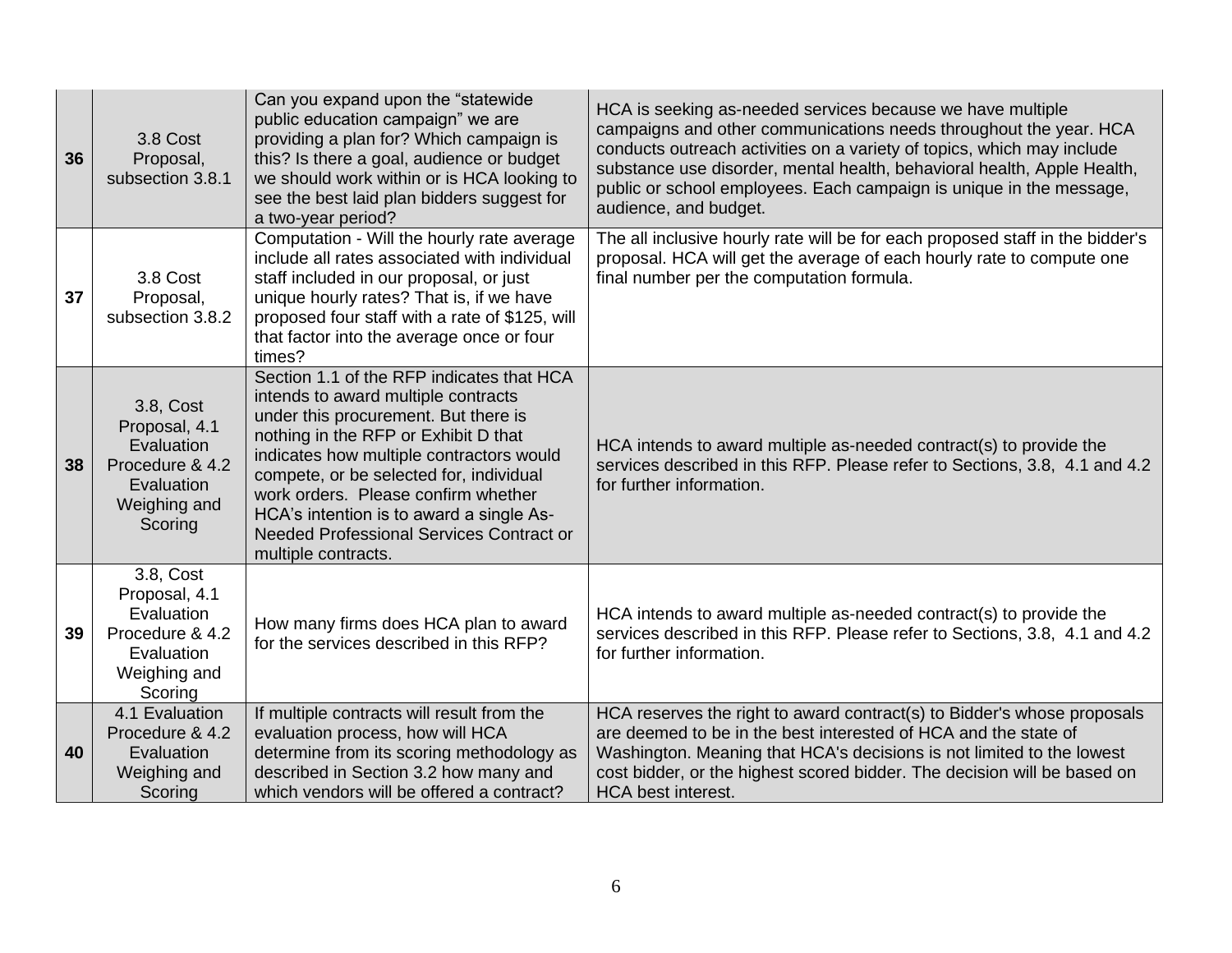| 41 | <b>Exhibit B: Diverse</b><br><b>Business</b><br><b>Inclusion Plan</b> | In Exhibit B: we would like to specify in our<br>answer to the question "Do you anticipate<br>using, or is your firm, a State Certified<br>Minority Business?" that DH is not a State<br>Certified Minority Business, but we do<br>anticipate partnering with them as part of<br>campaigns for HCA. For the purpose of<br>the RFP, should we just mark "Yes?" | If you are anticipating a partnership with a State Certified Minority<br>Business, then mark 'Yes'.                                                                                                                                                                                                                                                                                 |
|----|-----------------------------------------------------------------------|---------------------------------------------------------------------------------------------------------------------------------------------------------------------------------------------------------------------------------------------------------------------------------------------------------------------------------------------------------------|-------------------------------------------------------------------------------------------------------------------------------------------------------------------------------------------------------------------------------------------------------------------------------------------------------------------------------------------------------------------------------------|
|    | <b>Exhibit B: Diverse</b>                                             | Section 2.6: Does the Diverse Business                                                                                                                                                                                                                                                                                                                        |                                                                                                                                                                                                                                                                                                                                                                                     |
| 42 | <b>Business</b><br><b>Inclusion Plan</b>                              | Inclusion Plan submission consist of the<br>completed Exhibit B on p. 29?                                                                                                                                                                                                                                                                                     | Yes.                                                                                                                                                                                                                                                                                                                                                                                |
| 43 | General                                                               | Whether we need to come over there for<br>meetings?                                                                                                                                                                                                                                                                                                           | Due to the COVID-19 pandemic, HCA is working nearly 100 percent<br>remotely at this time. We do not anticipate contractors will be coming to<br>the HCA buildings in the coming months, and we can conduct meetings<br>using teleconference technology. However, depending on the project,<br>contractors may be expected to travel to sites for video shoots or other<br>services. |
| 44 | <b>Budget</b>                                                         | Does the agency have a budget for<br>marketing, public education, and<br>communications services? If so, can you<br>please provide details?                                                                                                                                                                                                                   | The services will be on an as-needed basis as HCA receives grants or<br>legislative direction.                                                                                                                                                                                                                                                                                      |
| 45 | General                                                               | Can HCA provide some examples of past<br>campaign work orders and campaign<br>budgets that are similar to those that will<br>be initiated on an as-needed basis under<br>this RFP?                                                                                                                                                                            | HCA works on many marketing campaigns and other communications<br>projects each year. Our total spend on marketing and communications is<br>roughly between \$2 and 3 million per year, depending on needs (e.g.,<br>opioid epidemic, standing up a new health care program for school<br>employees, standing up a call line for COVID-19-related stress.)                          |
| 46 | General                                                               | How much notice will be given for<br>upcoming projects/as-needed contracts?                                                                                                                                                                                                                                                                                   | It depends on the project. HCA will reach out to the contractor to<br>establish a mutually agreeable timeline for the work.                                                                                                                                                                                                                                                         |
| 47 | General                                                               | Does Washington HCA already have<br>specific communities and populations in<br>mind for targeted marketing on this effort?                                                                                                                                                                                                                                    | It depends on the project. As part of the planning, HCA and the<br>contractor would work together to review project goals, directives, and<br>funding, and create the plan.                                                                                                                                                                                                         |
| 48 | General                                                               | In regard to past PSA campaigns for HCA,<br>what was the volume of deliverables for<br>similar work (i.e., how many videos,<br>graphics, print products)?                                                                                                                                                                                                     | This varies widely based on the project scope and funding. Past projects<br>HCA has used our convenience contract to conduct have ranged from a<br>single video to a full public education campaign with a microsite, paid<br>media, video production, social media content, and other collateral.                                                                                  |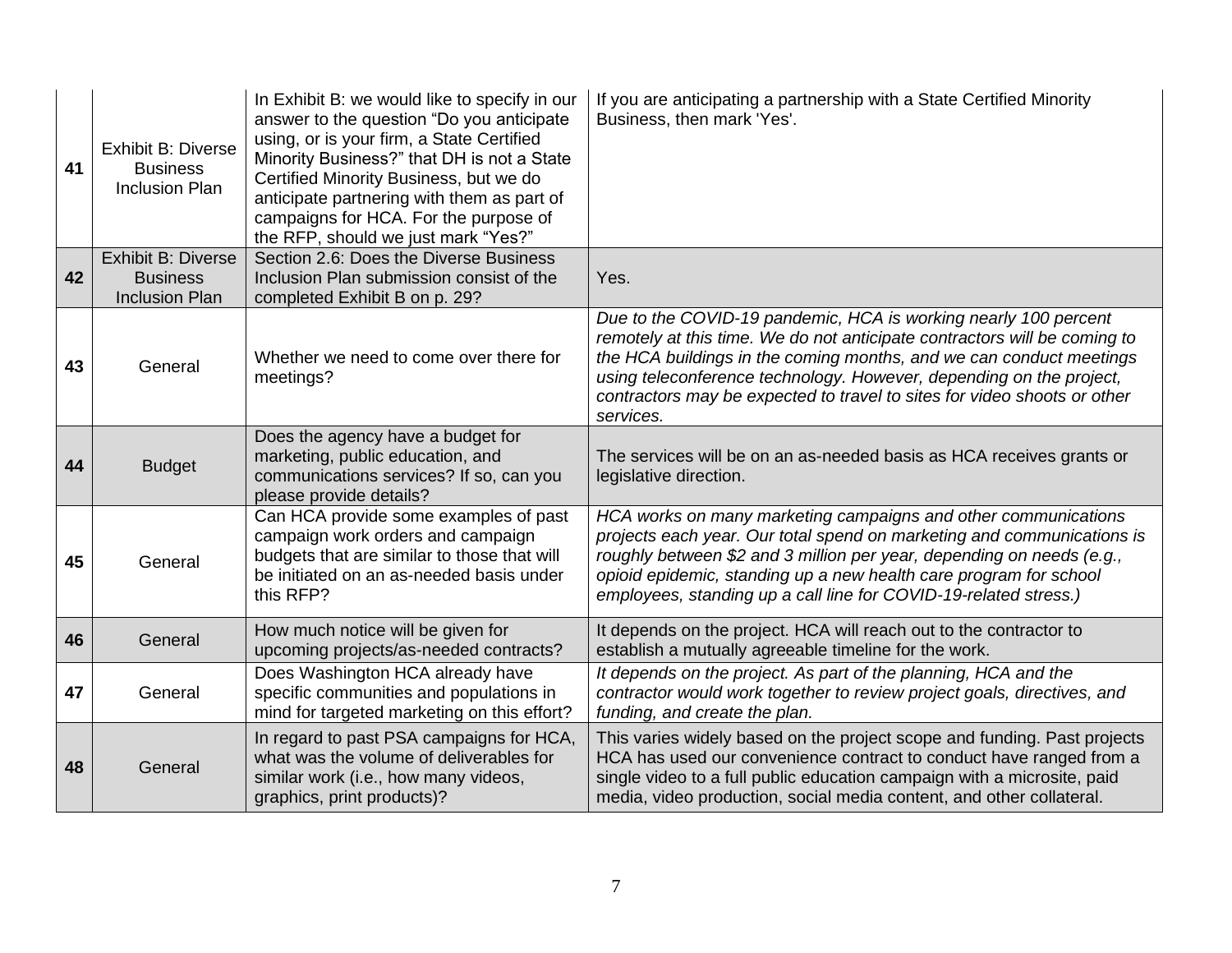| 49 | General       | Is this a new solicitation, or is there an<br>incumbent for this effort?                                                                                                                                                    | HCA has contracted with various entities for marketing and<br>communications services. HCA's most recent convenience contract is<br>with Quinn Thomas.                                                                                                                                                                                                     |
|----|---------------|-----------------------------------------------------------------------------------------------------------------------------------------------------------------------------------------------------------------------------|------------------------------------------------------------------------------------------------------------------------------------------------------------------------------------------------------------------------------------------------------------------------------------------------------------------------------------------------------------|
| 50 | General       | Can Washington HCA share previous<br>examples of similarly aligned projects, or<br>references to programs you are looking to<br>model this after?                                                                           | Two recent campaigns to look at are Starts With One and Start Talking<br>Now. We also recently conducted outreach to help build awareness of<br>our Washington Listens call line.                                                                                                                                                                          |
| 51 | General       | What level of accessibility compliance is<br>desired for campaign deliverables?                                                                                                                                             | Web-based deliverables must be complaint with WCAG 2.1, Levels A<br>and AA. All materials (website, documents, campaign emails,<br>presentations, etc.) must be machine-tested for code compliance and<br>human-tested for navigation and readability.                                                                                                     |
| 52 | General       | In regard to shooting video, conducting<br>interviews, and communicating with<br>stakeholders, is there an expectation of<br>travelling to target communities in order to<br>conduct outreach?                              | In some cases, it is preferable to be on-site in order to ensure the<br>messaging and creative reflects the communities we want to engage.<br>However, this will be decided on a case-by-case basis depending on the<br>project.                                                                                                                           |
| 53 | General       | Is there an incumbent agency/agencies for<br>this RFP? If so, who?                                                                                                                                                          | HCA has contracted with various entities for marketing and<br>communications services. HCA's most recent convenience contract is<br>with Quinn Thomas.                                                                                                                                                                                                     |
| 54 | General       | Is this a new structure or has HCA<br>historically been using an "as needed,<br>work order" structure with several on-call<br>agencies to handle marketing, public<br>education, and communication services in<br>the past? | HCA has had a convenience contract for as-needed, work order structure<br>for marketing and communications for several years. This will be the first<br>time HCA will consider a pool of on-call agencies.                                                                                                                                                 |
| 55 | <b>Budget</b> | What is the estimated annual spend for<br>the combined on-call needs?                                                                                                                                                       | HCA works on many marketing campaigns and other communications<br>projects each year. Our total spend on marketing and communications is<br>roughly between \$2 and 3 million per year, depending on needs (e.g.,<br>opioid epidemic, standing up a new health care program for school<br>employees, standing up a call line for COVID-19-related stress.) |
| 56 | <b>Budget</b> | What did HCA spend last fiscal year on as<br>needed marketing, public education, and<br>communication services?                                                                                                             | HCA works on many marketing campaigns and other communications<br>projects each year. Our total spend on marketing and communications is<br>roughly between \$2 and 3 million per year, depending on needs (e.g.,<br>opioid epidemic, standing up a new health care program for school<br>employees, standing up a call line for COVID-19-related stress.) |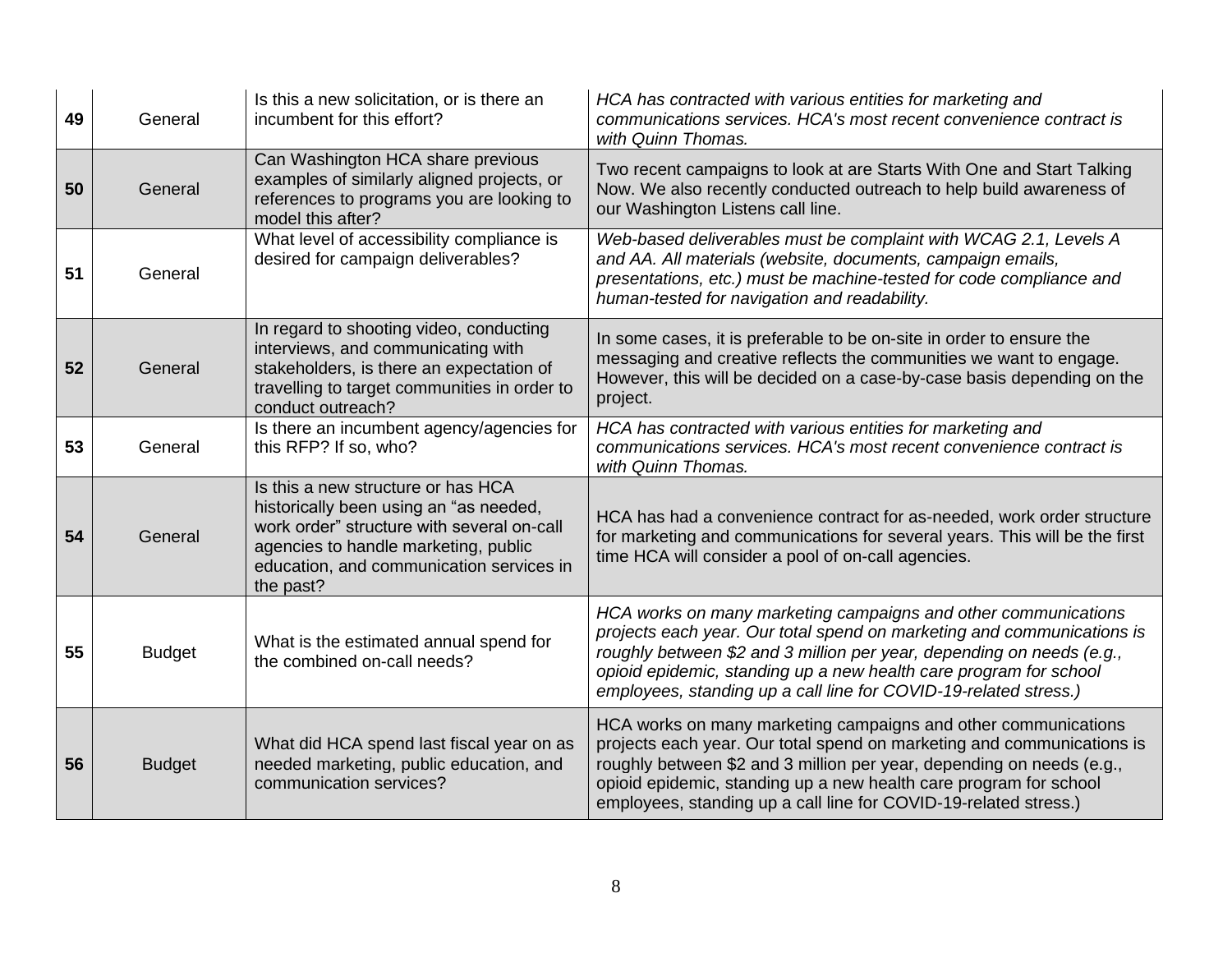| 57 | General       | Can you please provide an example of a<br>campaign HCA has recently executed?                                                          | Yes. Using federal funding, we have had an ongoing campaign focused<br>on the opioid epidemic, with strategies around reducing misuse, drug<br>takeback options, and outreach on treatment. https://getthefactsrx.com/                                                                                                                                     |
|----|---------------|----------------------------------------------------------------------------------------------------------------------------------------|------------------------------------------------------------------------------------------------------------------------------------------------------------------------------------------------------------------------------------------------------------------------------------------------------------------------------------------------------------|
| 58 | General       | Is there a scoring preference for agencies<br>who have experience in Washington<br>state?                                              | Bids will be evaluated as described within the Solicitation. Location is not<br>a top consideration. Particularly during the COVID-19 pandemic, we have<br>done almost all work 100 percent remotely. It would be helpful for<br>agencies to have a general understanding of Washington State's<br>cultures, geographic areas, and government structure.   |
| 59 | General       | With the awarding of multiple contracts,<br>are agencies able to bid on one specific<br>service from the scope?                        | Yes. Although HCA's preference is to have agencies on convenience<br>contract that can provide all or most of the services detailed in the<br>procurement, we may consider agencies that bid only on specific<br>services.                                                                                                                                 |
| 60 | General       | Is there an incumbent agency for this<br>contract?                                                                                     | HCA has contracted with various entities for marketing and<br>communications services. We do have a convenience contract currently<br>with Quinn Thomas.                                                                                                                                                                                                   |
| 61 | <b>Budget</b> | What was the annual budget for the last<br>campaign?                                                                                   | HCA works on many marketing campaigns and other communications<br>projects each year. Our total spend on marketing and communications is<br>roughly between \$2 and 3 million per year, depending on needs (e.g.,<br>opioid epidemic, standing up a new health care program for school<br>employees, standing up a call line for COVID-19-related stress.) |
| 62 | General       | What strategies/tactics have been used in<br>the past?                                                                                 | The strategies and tactics HCA uses vary widely based on the goals of<br>the campaign or project. We use data to the extent possible to plan<br>effectively, then deploy strategies and tactics to support the project goals.                                                                                                                              |
| 63 | General       | How will you be evaluating the success of<br>the campaign?                                                                             | This contract is to provide as-needed services, and may be used for<br>multiple campaigns and other communications projects as detailed in the<br>request for proposals. Any campaigns created and implemented under<br>this contract will include success measures as agreed upon by the<br>vendor and HCA.                                               |
| 64 | General       | Which digital and traditional media<br>channels have been successful in the<br>past? Which would you like to utilize going<br>forward? | Depending on the campaign or project goals, we have had success with<br>social media buys and traditional media ad buys. We rely on data to help<br>us plan a successful campaign to reach our target audiences.                                                                                                                                           |